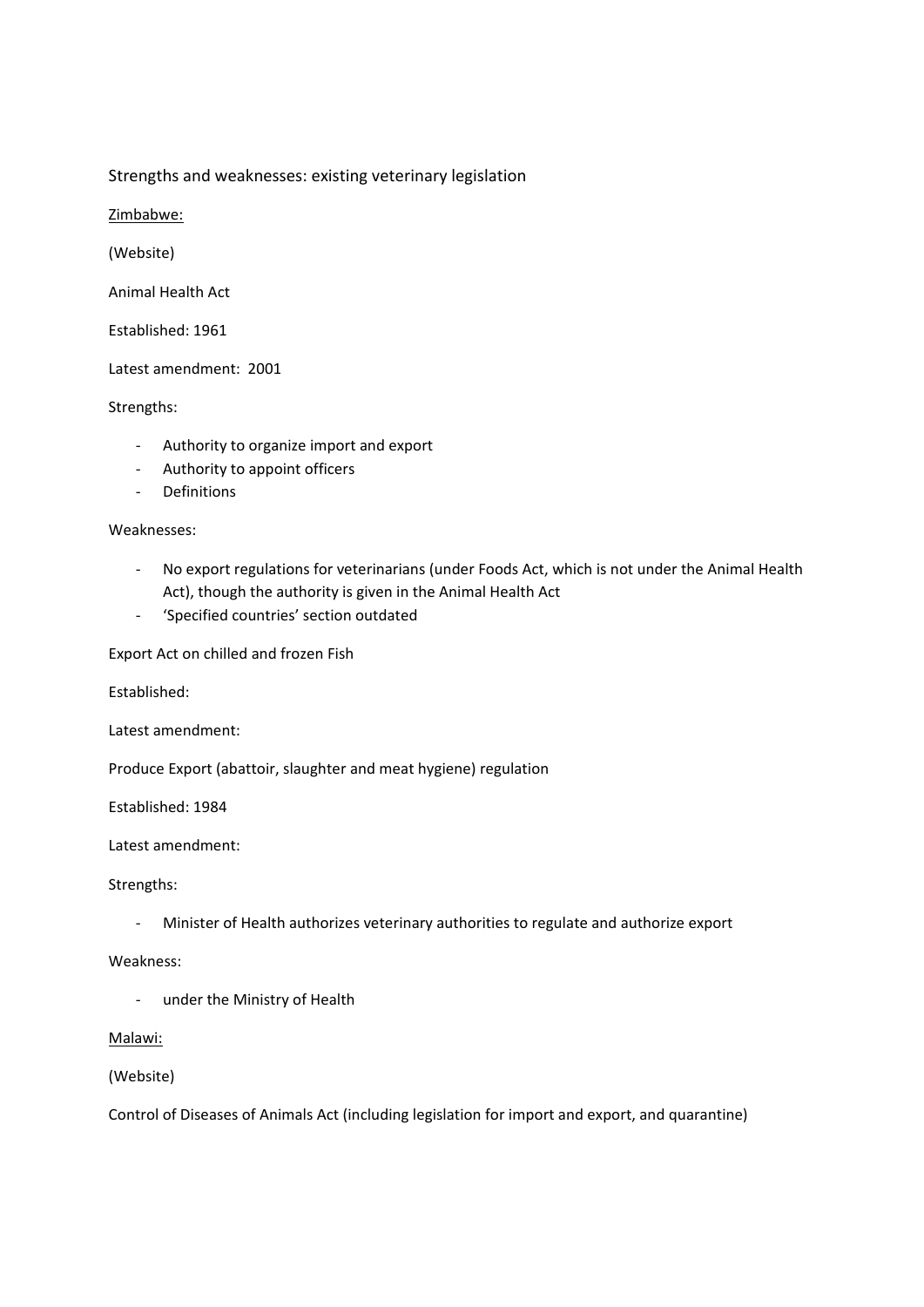(Meat and meat products act)

(Milk and milk products Act)

(Animal Protection Act)

Established: 1967

Last amendment: 2010

#### Strengths:

- Veterinary authority has the authority to make regulations for import and export

#### Weaknesses:

- No provision to comply with international standards
- No standards for importation (done on 'ad hoc basis')
- No legislation for entry controls

#### Seychelles:

#### (Website)

Animal Disease Act (still active, but being transferred to the Biosecurity Act)

Established: 2014

Latest amendment: 2017 – Biosecurity Act

#### Strengths:

- (import generally forbidden unless an import permit is granted)
- Reference to international standards (OIE)
- Designated port of entry
- The Chief Veterinary Officer has technical independence
- Independent authority which come under the parliament
- Import and export is based on risk
- Very strong legislation

#### Weaknesses:

None (yet)

#### Fisheries Act

Separate Authority (set up by EU) – marine biologists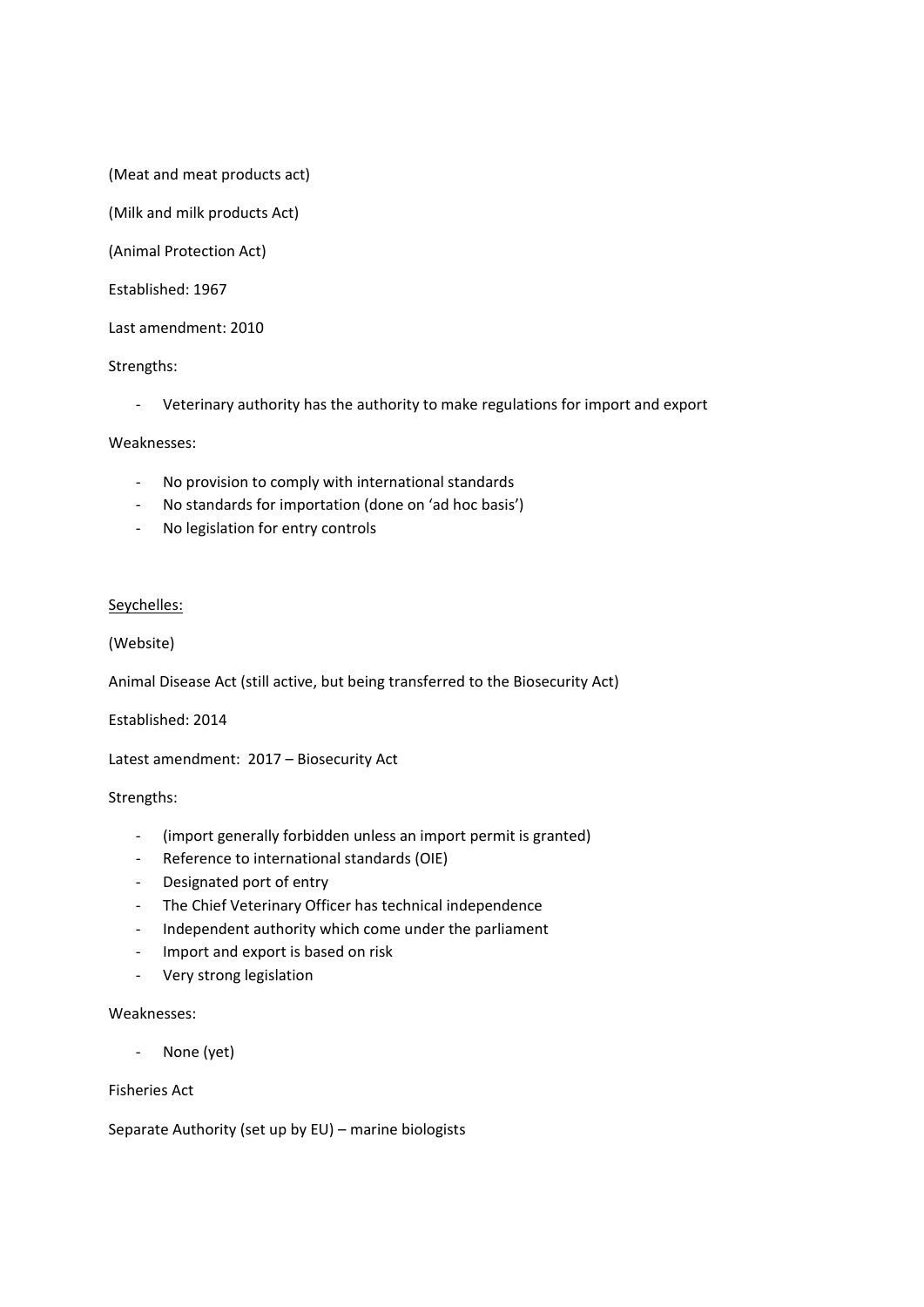Established:

Latest amendment:

Swaziland:

(Website)

Animal Disease Act No. 7:

Established: 1965

Latest amendment:

#### Strengths:

- Define who can be director (has to be a vet)

#### Weaknesses:

- No reference to international standards for import

Livestock Identification Act 13: 2001

Veterinary Public Health Act:

Established: 2013

Latest amendment:

Strengths:

- Regulates import and export in combination with Animal Disease Act

Weaknesses:

- No reference to international standards for import

Stock Regulation Act

Established:

Latest amendment:

Strengths:

- Deals with importation of 'stocks'
- Entails definitions

Zambia: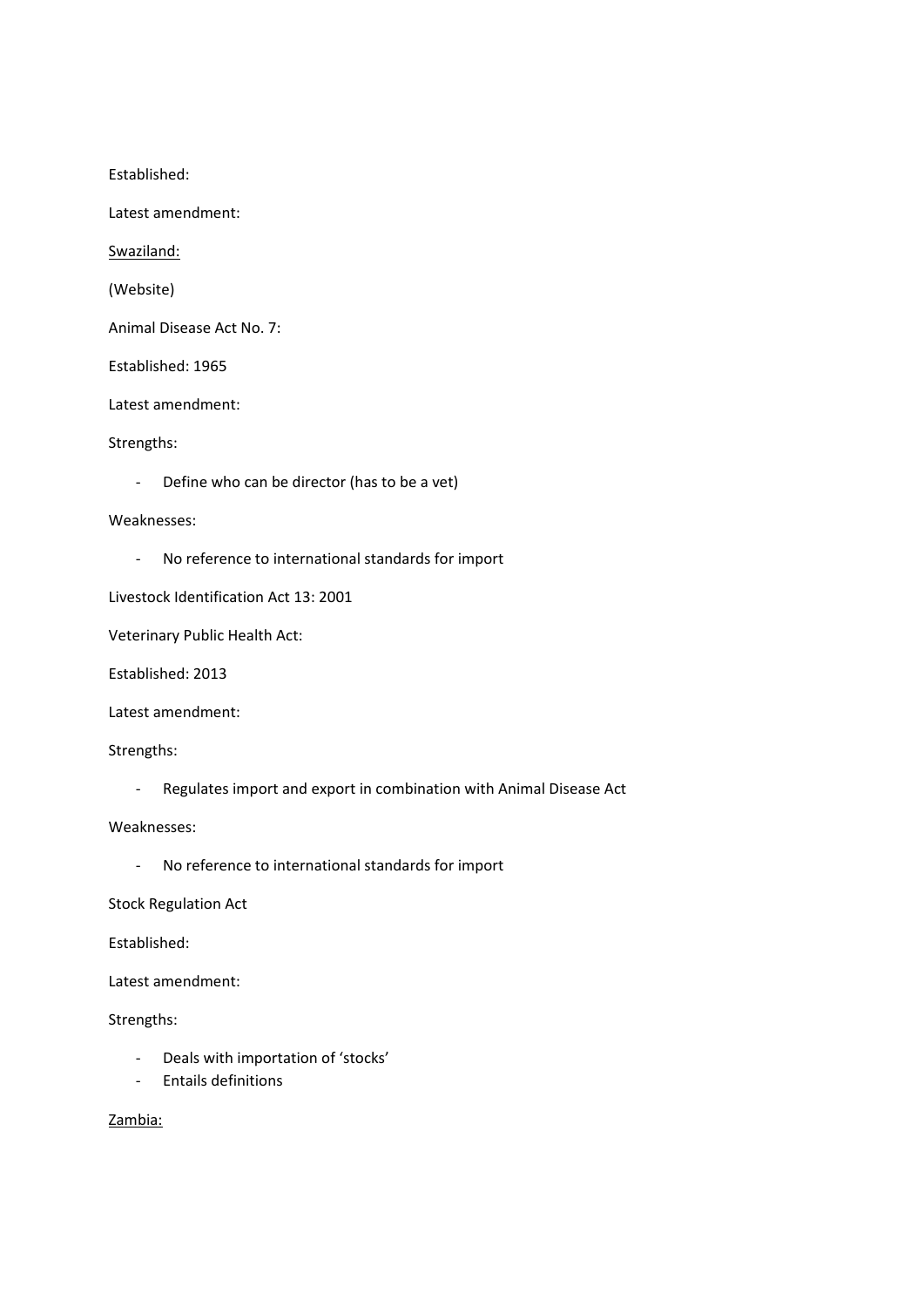(Web?)

Animal Health Act

Established: 2010

Latest amendment:

Strengths:

- Replaced and combined a number of different legislations
- Minister and Director decide on import after joint consultation
- Director has the authority to sign the import permit
- International and local standards are applied, based on risk
- Import legislation = export legislation

Weaknesses:

- Not yet finalized
- Current conflict: Ministry of Justice considers legislation as partly abundant, veterinary authority does not
- Regulations are still missing

Animal Identification and Traceability Act

Veterinary and Paraveterinary Professionals Act

Ministries… Act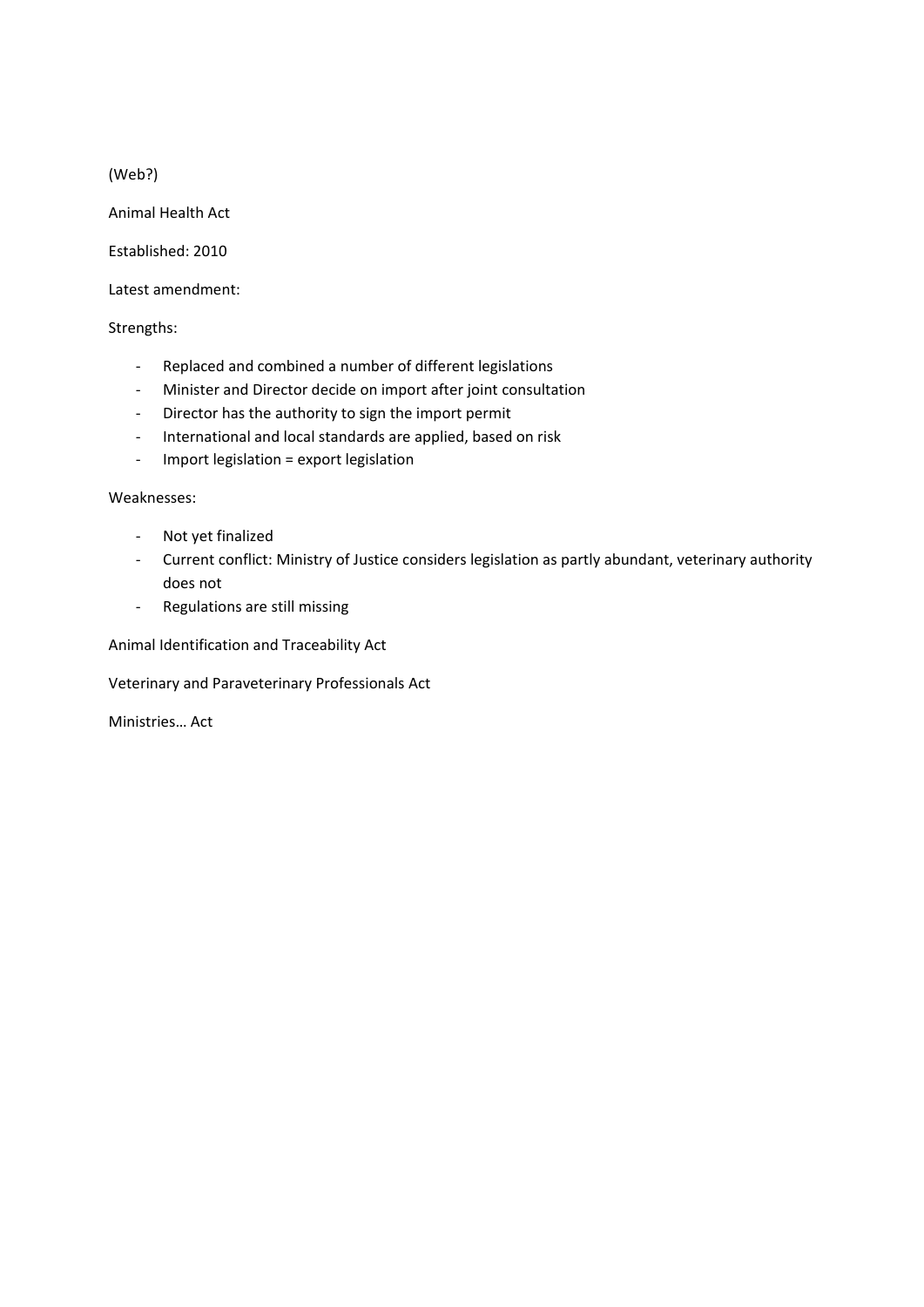



### Checklist of components to be include in national legislation pertaining to import and export of animals and animal products

| #                       | Component                                                                                                                                                                                                |            |                      |                          | S.<br>W                  |           |
|-------------------------|----------------------------------------------------------------------------------------------------------------------------------------------------------------------------------------------------------|------------|----------------------|--------------------------|--------------------------|-----------|
|                         |                                                                                                                                                                                                          |            |                      | Y                        | A                        | M         |
| 1                       | Is the Veterinary Authority or any other institution identified as being the competent authority for regulating import and export of animals and<br>animal products?                                     | $+$        | $\ddot{}$            | $\ddot{}$                | $\ddot{}$                | $\ddot{}$ |
| $\overline{2}$          | Does the veterinary authority participate in the development of legislation pertaining to import and export of animals and animal products?                                                              | $\ddot{}$  | $\ddot{}$            | $\ddot{}$                | $\ddot{}$                | $\ddot{}$ |
| $\overline{\mathbf{3}}$ | Are there provisions conferring the authority on the competent authority to make Regulations?                                                                                                            | $\ddot{}$  | $\ddot{\phantom{1}}$ | $\ddot{}$                | $\ddot{}$                | $\ddot{}$ |
| 4                       | Are there provisions for appointment of suitably qualified authorised officers to regulate import and export certification?                                                                              |            |                      | ٠                        | $\ddot{}$                | $\ddot{}$ |
| 4a                      | Is there an obligation for the veterinary authority to provide training in accordance with a defined curriculum as a condition of appointment as<br>authorised officer (import / export)?                |            |                      |                          |                          |           |
| 5                       | Are there provisions to ensure compliance with SPS/OIE standards (especially harmonisation, risk analysis and scientific justification, equivalence,<br>regionalisation, notification and transparency)? |            |                      |                          |                          | ÷.        |
| $6\phantom{1}6$         | Are training curriculum/qualifications of inspectors defined?                                                                                                                                            |            |                      | $\overline{\phantom{a}}$ | $\overline{\phantom{a}}$ |           |
| $\overline{\mathbf{z}}$ | Are ports of entry (including land entry points) defined?                                                                                                                                                | $\ddot{}$  | $\ddot{}$            | ٠                        | $\ddot{}$                | $\ddot{}$ |
| 8                       | Are there provisions to prohibit entry of commodities except through designated ports of entry?                                                                                                          |            | $\ddot{}$            | $\ddot{}$                | $\ddot{}$                | $\ddot{}$ |
| 9                       | Are commodities, animal products, by-products, controlled articles defined?                                                                                                                              | $\ddot{}$  | +                    | $\ddot{}$                | $\ddot{}$                | $\ddot{}$ |
| <b>10</b>               | Are border control procedures clearly defined?                                                                                                                                                           | $\ddot{+}$ | $\ddot{}$            | $\ddot{}$                | $\ddot{}$                | $\pm$     |
| 11                      | Are there provisions to impose sanitary measures before, at and after entry?                                                                                                                             | $\ddot{}$  | $\ddot{}$            | $\ddot{}$                | $\ddot{}$                | $\ddot{}$ |
| 12                      | Are there provisions to prohibit import/export except under the (written) authority (permit / licence / export certification) provided by the<br>veterinary authority?                                   | $\ddot{+}$ | $\ddot{}$            | ٠                        | $\ddot{}$                | ÷.        |
| 13                      | Are there requirements for exported commodities to meet sanitary requirements of the importing country?                                                                                                  | $\ddot{}$  | $+$                  | $\ddot{}$                | $\ddot{}$                | $+$       |
| 14                      | Are there provisions which provide the competent authority the power to impose administrative sanctions for non-compliance with the Act and /<br>or Regulations?                                         | $\ddot{}$  | $\ddot{}$            | $\ddot{}$                | +                        | ٠         |
| 15                      | Are there provisions in the law to define a procedure for the resolution of a dispute between the importing country and an exporting country?                                                            |            |                      | $\ddot{}$                |                          | ÷.        |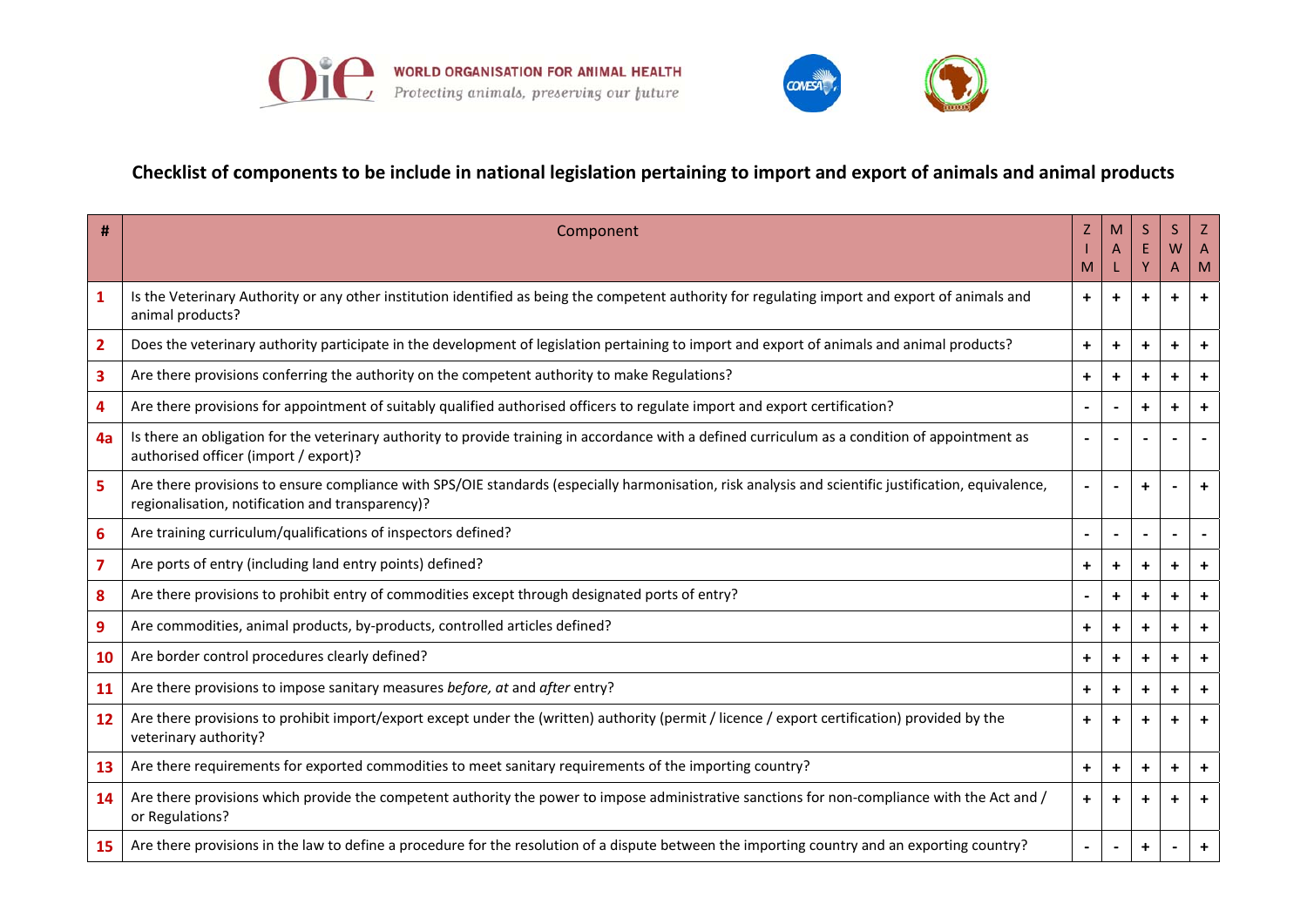|                         | <b>Intervention Area - Harmonisation</b>                                                                                      | <b>Priority</b> | <b>Feasibility /</b><br><b>Appropriateness</b> | <b>Ave</b><br><b>Rank</b> |
|-------------------------|-------------------------------------------------------------------------------------------------------------------------------|-----------------|------------------------------------------------|---------------------------|
|                         | Database of licensed traders of commodities                                                                                   | $\overline{3}$  |                                                | $\overline{2}$            |
| $\overline{2}$          | Livestock identification and traceability systems                                                                             | $\overline{2}$  | 6                                              | 4                         |
| $\overline{\mathbf{3}}$ | Standardized induction training & continuing education of veterinary<br>inspectors                                            | $\overline{4}$  | $\overline{4}$                                 | 4                         |
|                         | Electronic transfer of Permits / Certificates                                                                                 | 5               | 5                                              | 5                         |
| 5                       | Mechanism to promote transparency and trust                                                                                   | $\mathbf{1}$    | 10                                             | 5,5                       |
| $6\phantom{1}$          | Regional database of authorised inspectors & specimen signatures -<br>Identity Card / Certificate of Authority                | 8               | $\overline{7}$                                 | 7,5                       |
| $\overline{7}$          | Sanitary characterisation of a region<br>Consideration given to:<br>Disease prevalence of specific diseases or vectors<br>(1) |                 |                                                |                           |
|                         | The existence of eradication or control programmes<br>(2)                                                                     | 12/13           | 3/8                                            | 9                         |
| 8                       | Dispute resolution mechanisms                                                                                                 | 7               | 12                                             | 9,5                       |
| 9                       | COMESA experience-sharing forum (CVOs & broader SPS)                                                                          | 10              | 9                                              | 9,5                       |
| <b>10</b>               | Single window border inspection posts                                                                                         | 9               | 13                                             | 11                        |
| 11                      | Regional inspection body for harmonized legislation                                                                           | 14              | 14                                             | 14                        |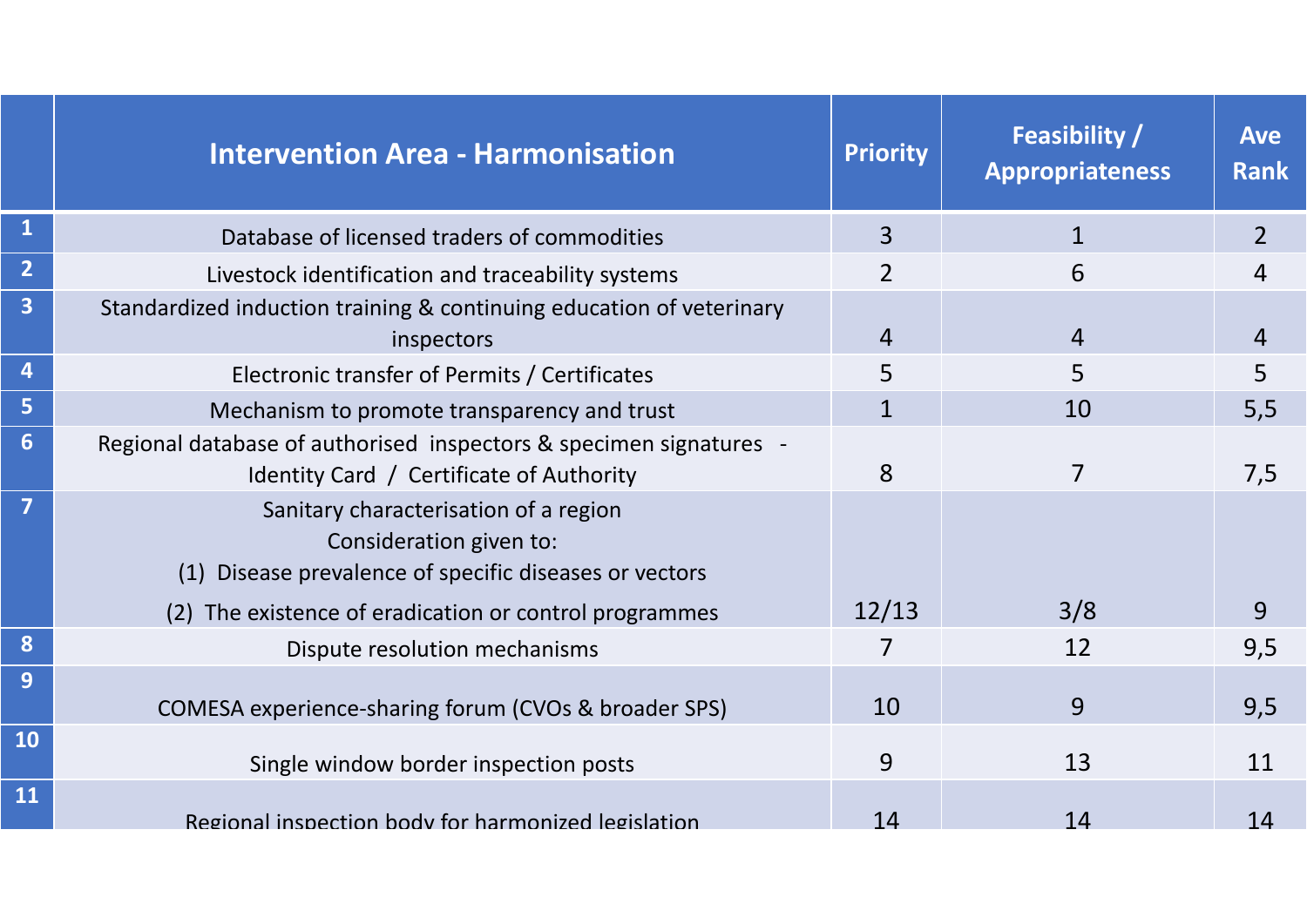**PURPOSE: Ensure transparency & compliance with standards determined by conditions of licensure**

## **MECHANISMS / COMPONENTS FOR HARMONIZATION:**

- $\bullet$ Place nationally licensed traders into a regional database
- •Various responsible institutions: Ministry of Commerce / Trade (SPS/ENP)
- $\bullet$ Monthly update through access to web-based database & p/word
- •Disaggregated by commodity & country
- •Ensure compliance through application of sanctions

**APPROPRIATE LEGAL TOOL:**

**Licensing criteria = legally binding conditions (National Regulations)**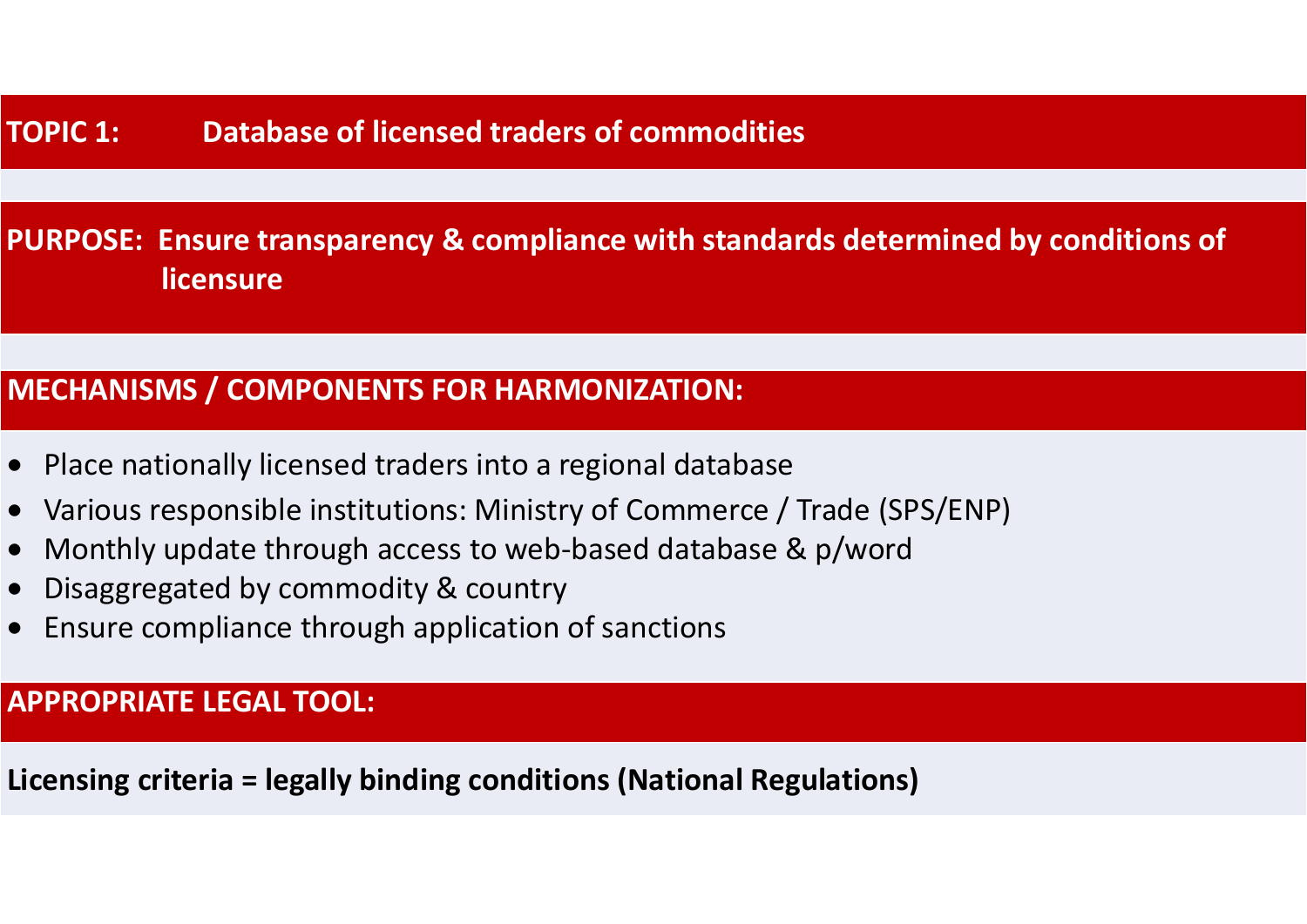## **TOPIC 2: Animal Identification & traceability**

## **PURPOSE:**

- • **National:**
	- o **Facilitate international trade Genetic improvement**
	- $\circ$  Security (stock theft)

**Disease surveillance and control systems** 

- • **Regional:**
	- o **Facilitate regional trade**
	- o **Promote control of transboundary animal diseases**
- • **Continental:**
	- o **Harmonisation of regional approaches / Facilitate intra- and interregional trade**

# **MECHANISMS/COMPONENTS FOR HARMONIZATION:**

- •**Standardised method of identity**
- •**National database harmonised throughout the COMESA region**
- •**Potential links with ARIS (partly exist already)**
- •**Legislative instruments harmonised in accordance with OIE standards**

# **APPROPRIATE LEGAL TOOL:**

 $\bullet$ **National legislation**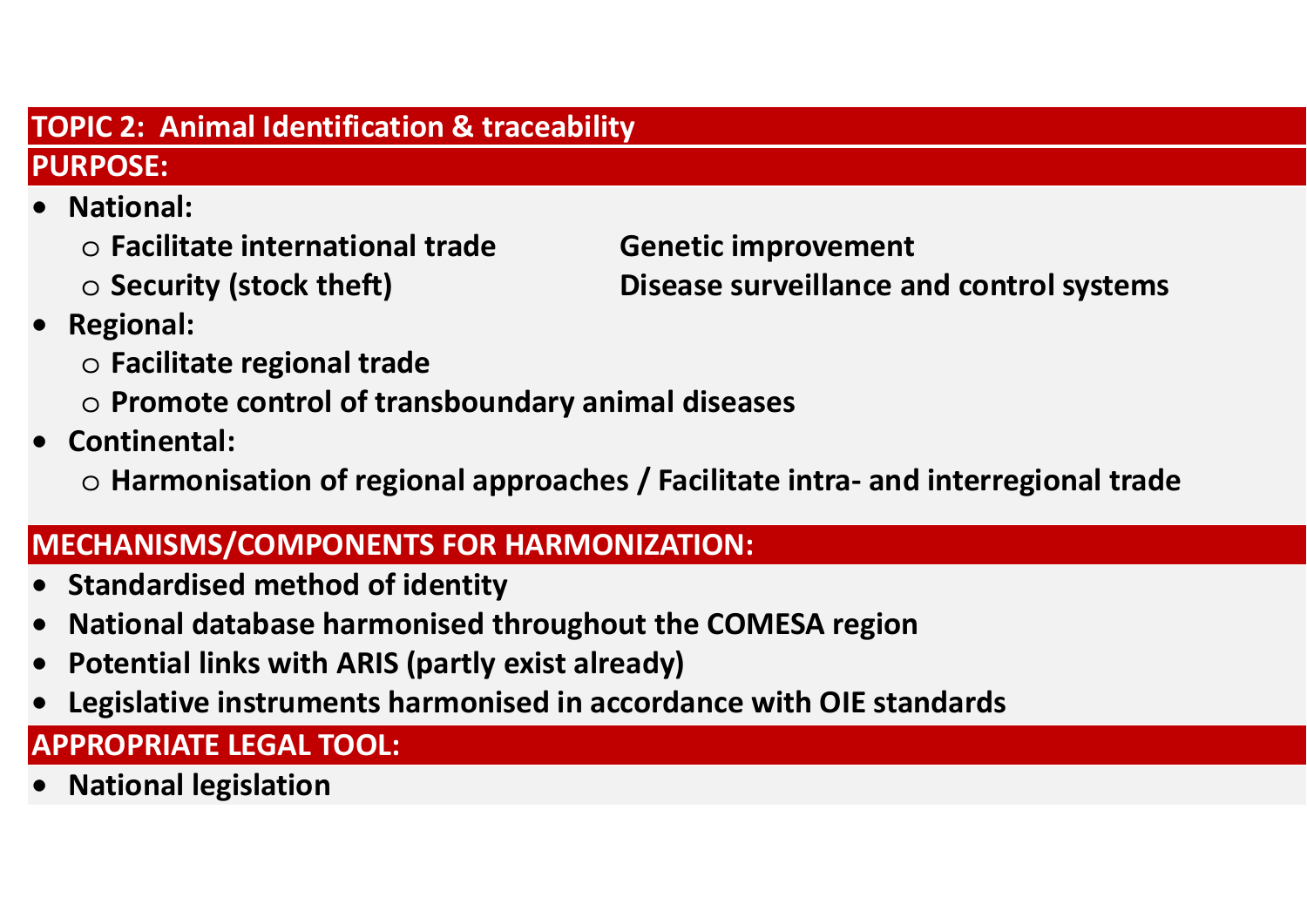## **TOPIC 3: Standardized induction training & continuing education (CE) of veterinary inspectors**

### **PURPOSE:**

- **1. To achieve more effective border control**
- **2. To facilitate safe trade**
- **3. To harmonize cross border procedures**
- **4. To ensure compliance with international standards**

### **MECHANISMS/COMPONENTS FOR HARMONIZATION:**

- **Standardized curriculum for induction training of inspectors**
- •**Regional ToT programme – National University lecturers / trainers**
- •**Cascade of training to inspectors by relevant national institutions**
- •**Training according to SOPs defined in Job Description**

### **APPROPRIATE LEGAL TOOL:**

•**Job description determines competence to perform specialized functions**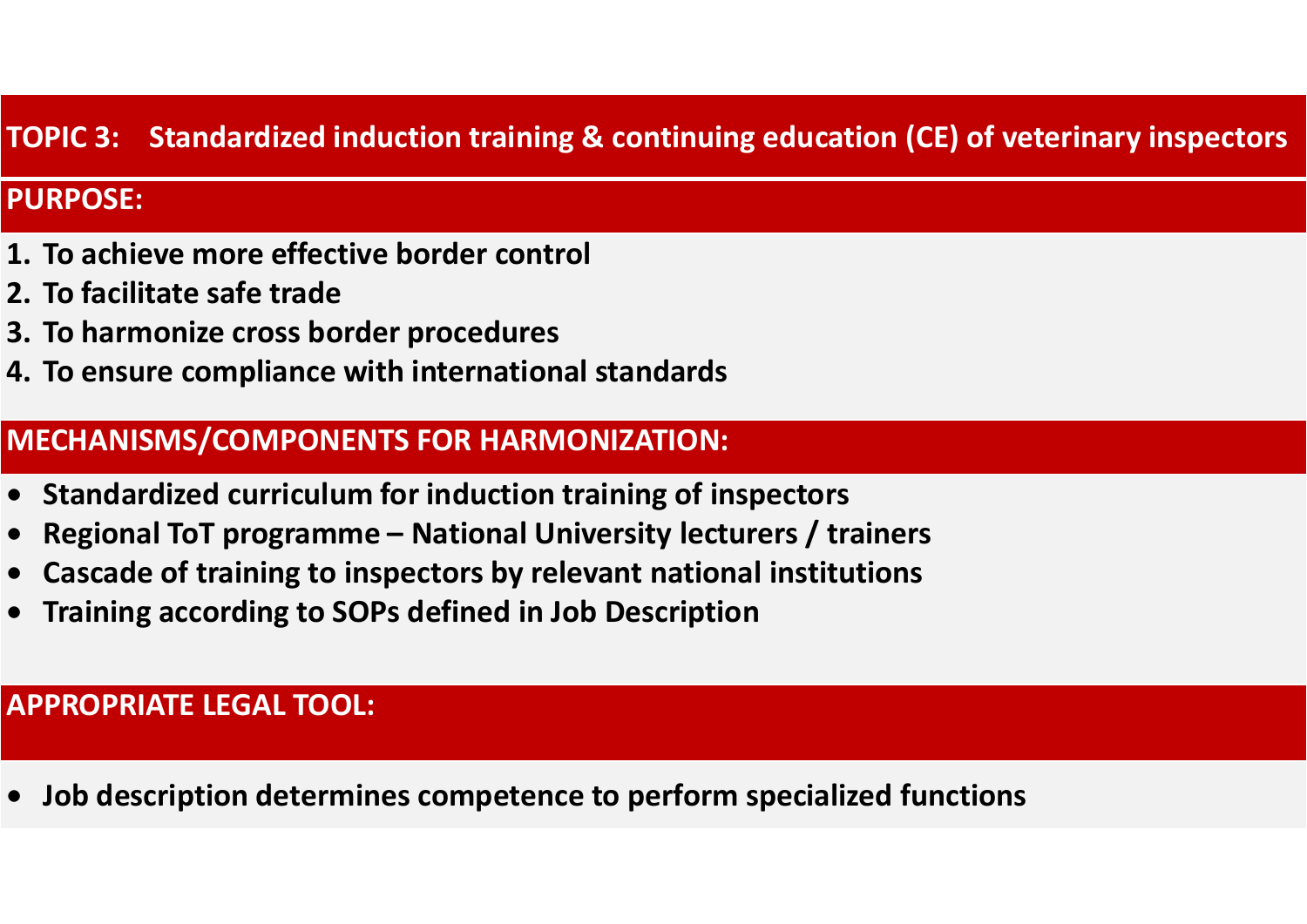|                | Licensing and certification of traders      |                                                                           |                                                                                |            |                 |              |  |  |
|----------------|---------------------------------------------|---------------------------------------------------------------------------|--------------------------------------------------------------------------------|------------|-----------------|--------------|--|--|
| $\#$           | Stakeholder                                 | Tasks / Obligations                                                       | Impact on admin. implementation                                                | # of Staff | <b>Benefits</b> | Costs (US\$) |  |  |
|                | <b>Public institutions</b>                  |                                                                           |                                                                                |            |                 |              |  |  |
| 1              | Ministry of Commerce                        | Receive application to trade                                              | Process application forms and accopanying<br>dossier                           |            |                 |              |  |  |
|                |                                             | Issue licence subject to approval by VA                                   | Seek approval from MoA & subject to<br>approval by MoA: issue licence          |            |                 |              |  |  |
|                |                                             | Inform COMESA of changes in registrar of<br>licencees                     |                                                                                |            |                 |              |  |  |
| $\overline{2}$ | Office of the Attorny General               | Revise and seek approval of any required                                  |                                                                                |            |                 |              |  |  |
| 3<br>4         | Cabinet / Parliament<br>Ministry of Finance | legal instruments                                                         |                                                                                |            |                 |              |  |  |
| 5              | Ministry of Agriculture / Vet Authority     | Propose draft legislation to accommodate<br>any changes that are required | Drafting procedures                                                            |            |                 |              |  |  |
|                |                                             | Inspect premises                                                          | define requirements of premises<br>Inspectors / mobility / physical inspection |            |                 |              |  |  |
|                |                                             | Check technical competence                                                | Doument review                                                                 |            |                 |              |  |  |
|                |                                             | <b>Consider environmental factors</b>                                     | Collaborate with NEPA for EIA                                                  |            |                 |              |  |  |
|                |                                             | issue registration certificate                                            |                                                                                |            |                 |              |  |  |
| 6              | <b>Public Service Commission</b>            | Recruitment of qualified personnel                                        | Process application / shortlist / interview /<br>appoint                       |            |                 |              |  |  |
| 7              | National Environmental Prot. Agency         | EIA                                                                       |                                                                                |            |                 |              |  |  |
| $\mathbf{I}$   | Economic operators and representatives      |                                                                           |                                                                                |            |                 |              |  |  |
| 1              | <b>Traders</b>                              | Consult with resp. authorities                                            | Undergo inspection                                                             |            |                 |              |  |  |
|                |                                             | Prepare for inspection                                                    |                                                                                |            |                 |              |  |  |
|                |                                             | Apply for registration                                                    | Undergo first inspection                                                       |            |                 |              |  |  |
|                |                                             | Make corrections according to VA<br>requirements                          |                                                                                |            |                 |              |  |  |
|                |                                             |                                                                           |                                                                                |            |                 |              |  |  |
| Ш              | <b>Civil Society</b>                        |                                                                           |                                                                                |            |                 |              |  |  |
| 1              | <b>Traders' Associations</b>                | Review proposed requirements of the VA                                    | Lobby on behalf of members to minimise                                         |            |                 |              |  |  |
|                |                                             | defining registration conditions                                          | financial impact                                                               |            |                 |              |  |  |
| IV.            | Intergovernmental Organizations             |                                                                           |                                                                                |            |                 |              |  |  |
| 1              | COMESA                                      | Establish data management system                                          |                                                                                |            |                 |              |  |  |
|                |                                             | Analyse data                                                              |                                                                                |            |                 |              |  |  |
|                |                                             | Prepare periodic reports                                                  |                                                                                |            |                 |              |  |  |
|                |                                             | Distribute reports to stakeholders                                        |                                                                                |            |                 |              |  |  |